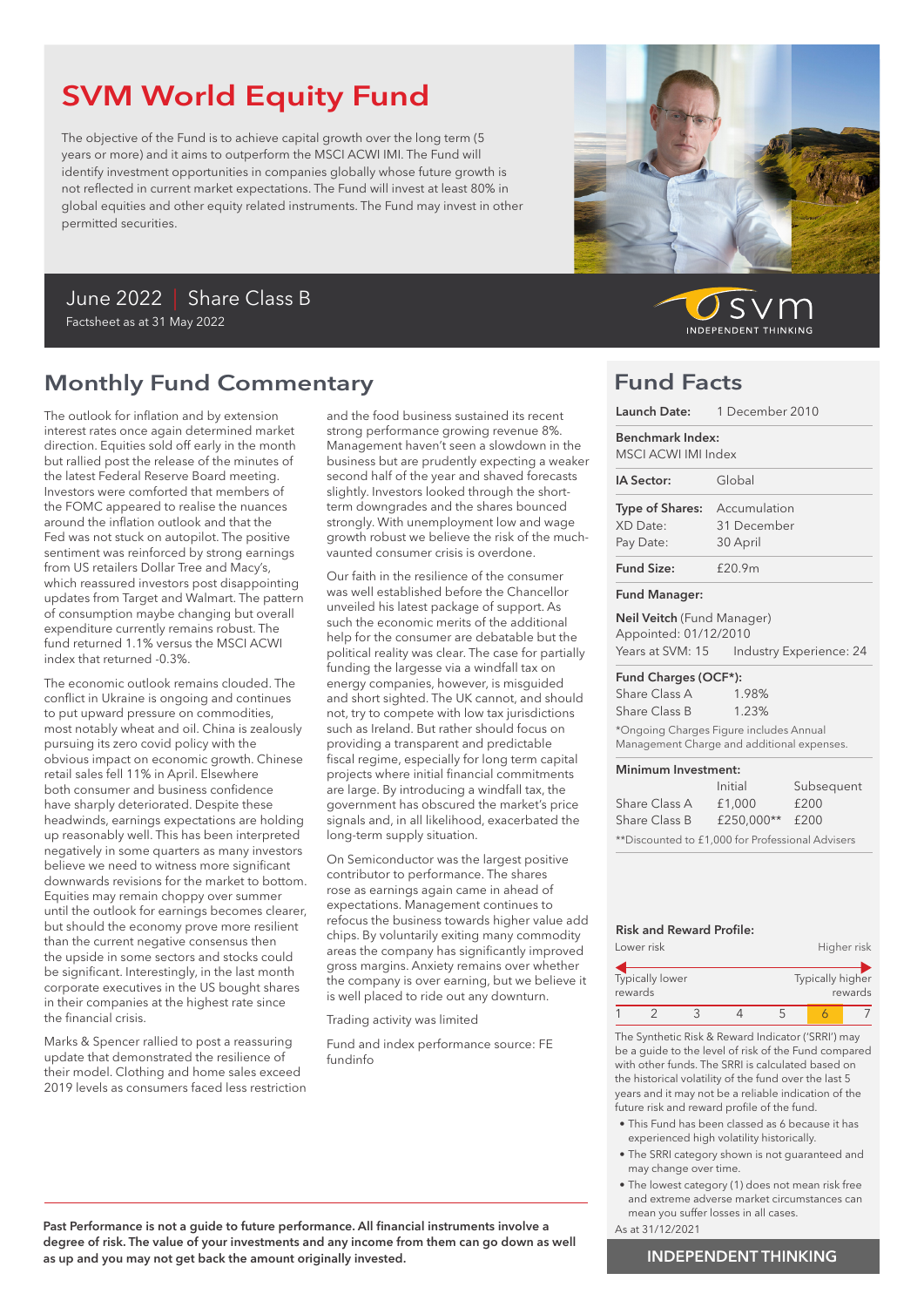# Portfolio Analysis

# Risk Baskets

To help understand the overall balance of the portfolio, stocks are allocated to one of eight risk groups: defensive, cyclical, stable financial, unstable financial, consumer cyclical, oil & gas, mining and finally technology. Most of these groups are self explanatory but financials deserve some clarity. All financials are inherently unstable but in the main, Lloyd's underwriters and General Insurers take less balance sheet risk, so are relatively more stable than Banks or Life Assurers.

Seeing the portfolio broken down into these categories allows an understanding of how aggressive or defensive the overall portfolio is, and where risk is being taken.

| Technology         | 31.8 |  |
|--------------------|------|--|
| Cyclical           | 26.2 |  |
| Consumer Cyclical  | 14.9 |  |
| Oil & Gas          | 12.1 |  |
| Unstable Financial | 6.9  |  |
| Defensive          | 6.4  |  |
| Stable Financial   | 0.0  |  |
| Mining             | 0.0  |  |
| Cash               | 1.8  |  |
|                    |      |  |

| Technology              | 31.8% |
|-------------------------|-------|
| Alphabet                | 7.5   |
| MagnaChip Semiconductor | 55    |
| Micron Technology       | 5.0   |

| Cyclical  | 26.2% |
|-----------|-------|
| Alpha FMC | 4.4   |
| Hitachi   | 4.4   |
| Synthomer | 39    |

| <b>Consumer Cyclical</b> | 14.9% |
|--------------------------|-------|
| Entain                   | 5.3   |
| Norcros                  | 29    |
| Ryanair                  | 2.6   |
|                          |       |

| Oil & Gas        | 12.1% |
|------------------|-------|
| Jadestone Energy | 4.4   |
| Energean         | 3.4   |
| Savannah Energy  | 2.5   |

| Unstable Financial | 6.9% |
|--------------------|------|
| U.S. Bancorp       | 40   |
| Prudential         | 29   |

| <b>Defensive</b> | 6.4% |
|------------------|------|
| Uniphar          | 44   |
| Smith & Nephew   | 2.0  |

| Stable Financial | $0.0\%$ | <b>Mining</b> | 0.0% |
|------------------|---------|---------------|------|
|                  |         |               |      |

# This Month's Featured Stock

# Marks & Spencer

Marks and Spencer (M&S), one of the UK's most venerable brands, is a retailer of food and clothing. The group operates over 1,000 stores in the UK and has a mixture of owned and franchised stores in over 60 international markets.

M&S's recently released full-year results provided clear evidence of the improvements made across the business. Clothing & Home (C&H) sales exceeded pre-pandemic levels, driven by a recovery of in-store sales as customers were less impacted by Covid restrictions. The group have streamlined C&H options by 20% over in recent years and focused on a more contemporary style. This has helped improve

value perception among customers and led to a reduction in product discounting. Online sales proved resilient against a tough, Covid-boosted, comparator. Having added a number of thirdparty brands to its online offering and improved its own infrastructure, M&S has built a strong platform for future growth. The group's food division had a stellar year, with revenue growth of 8% despite both travel and hospitality channels still being affected by the pandemic.

M&S continues to make headway in reshaping its legacy store estate, although it still has some way to go in shrinking from 247 full-line stores to the targeted 180. Like all retailers, M&S will face challenges in managing inflationary pressures

over the upcoming year. We feel, though, that management can still deploy a significant amount of self-help measures to support earnings and that these issues are more than adequately reflected in the current stock price. Currently trading on an estimated March 2023 PE of less than 9x, the revitalisation of the M&S brand fails to be underappreciated.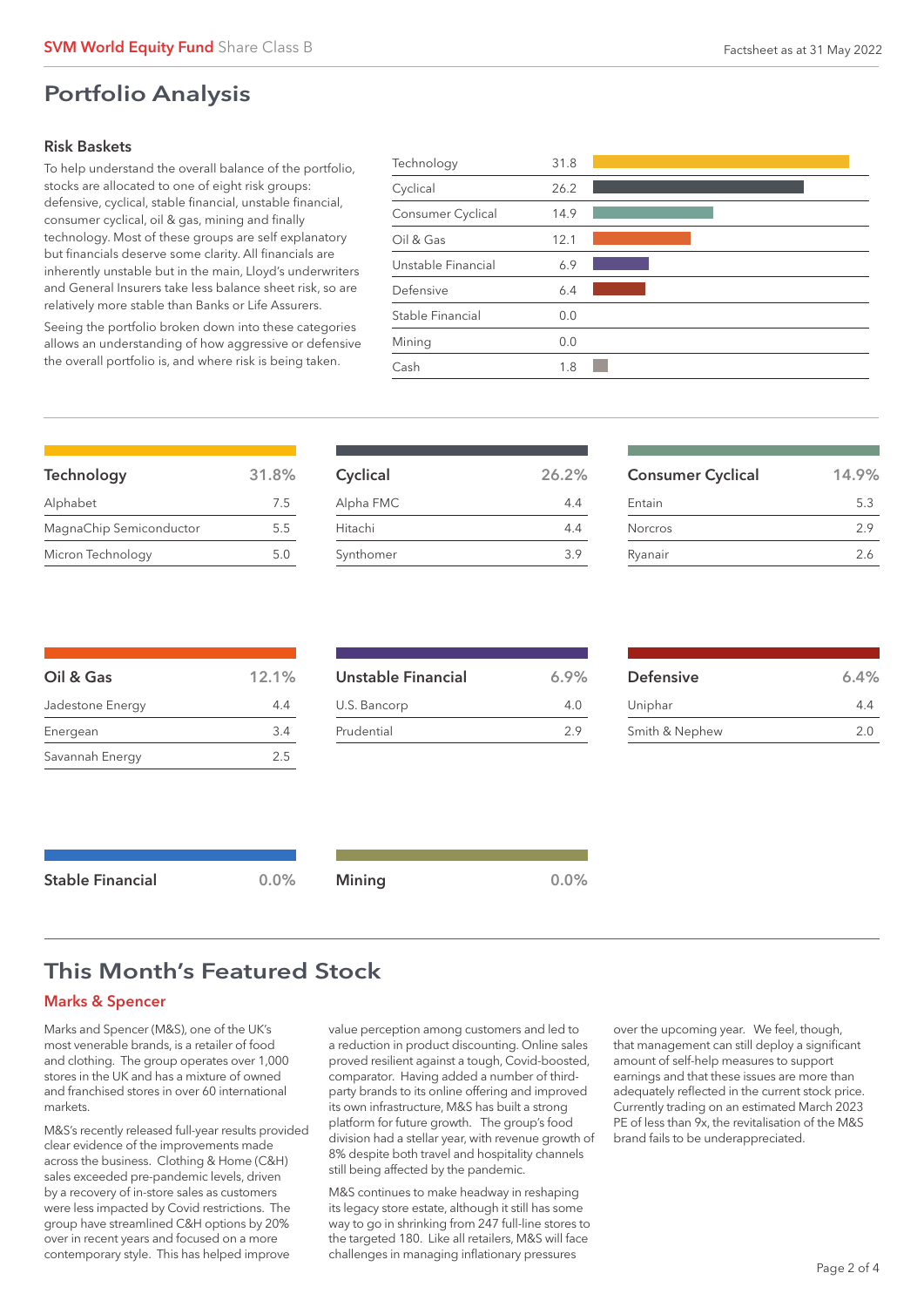# Portfolio Structure

As an unconstrained fund we invest in our highest conviction ideas irrespective of market capitalisation, country or sector. As a consequence The SVM World Equity Fund portfolio will vary considerably from the benchmark index and from other funds that are in the same IA sector.







| <b>Size Analysis</b>              | (% ) |
|-----------------------------------|------|
| $\blacksquare$ Mega Cap (>£50bn)  | 23.1 |
| $\blacksquare$ Large Cap (<£50bn) | 16.0 |
| Mid Cap (<£10bn)                  | 29.8 |
| $\Box$ Small Cap (<£1bn)          | 29.3 |
|                                   |      |

# Geographic Stock Analysis (%)

| United Kingdom                 | 49.3    |
|--------------------------------|---------|
| North America                  | 28.6    |
| Europe (excluding UK)          | 9.7     |
| Japan                          | 5.8     |
| Asia Pacific (excluding Japan) | 4.8     |
| Latin America                  | O.O     |
| Other                          | ( ) ( ) |



| <b>Sector Breakdown</b>       | (% ) |
|-------------------------------|------|
| Industrials                   | 22.4 |
| Information Technology        | 21.9 |
| Energy                        | 12.1 |
| <b>Health Care</b>            | 8.8  |
| <b>Consumer Discretionary</b> | 8.5  |
| <b>Materials</b>              | 8.0  |
| <b>Communication Services</b> | 7.5  |
| Financials                    | 6.9  |
| <b>Consumer Staples</b>       | 2.2  |
| Utilities                     | 0.0  |
| <b>Real Estate</b>            | 0.0  |





| <b>Net Currency Exposure</b> | (% ) |
|------------------------------|------|
| Furo                         | 9.7  |
| $\blacksquare$ Sterling      | 49.2 |
| $\blacksquare$ US Dollar     | 30.5 |
| Japanese Yen                 | 5.8  |
| Others                       | 4.8  |
|                              |      |